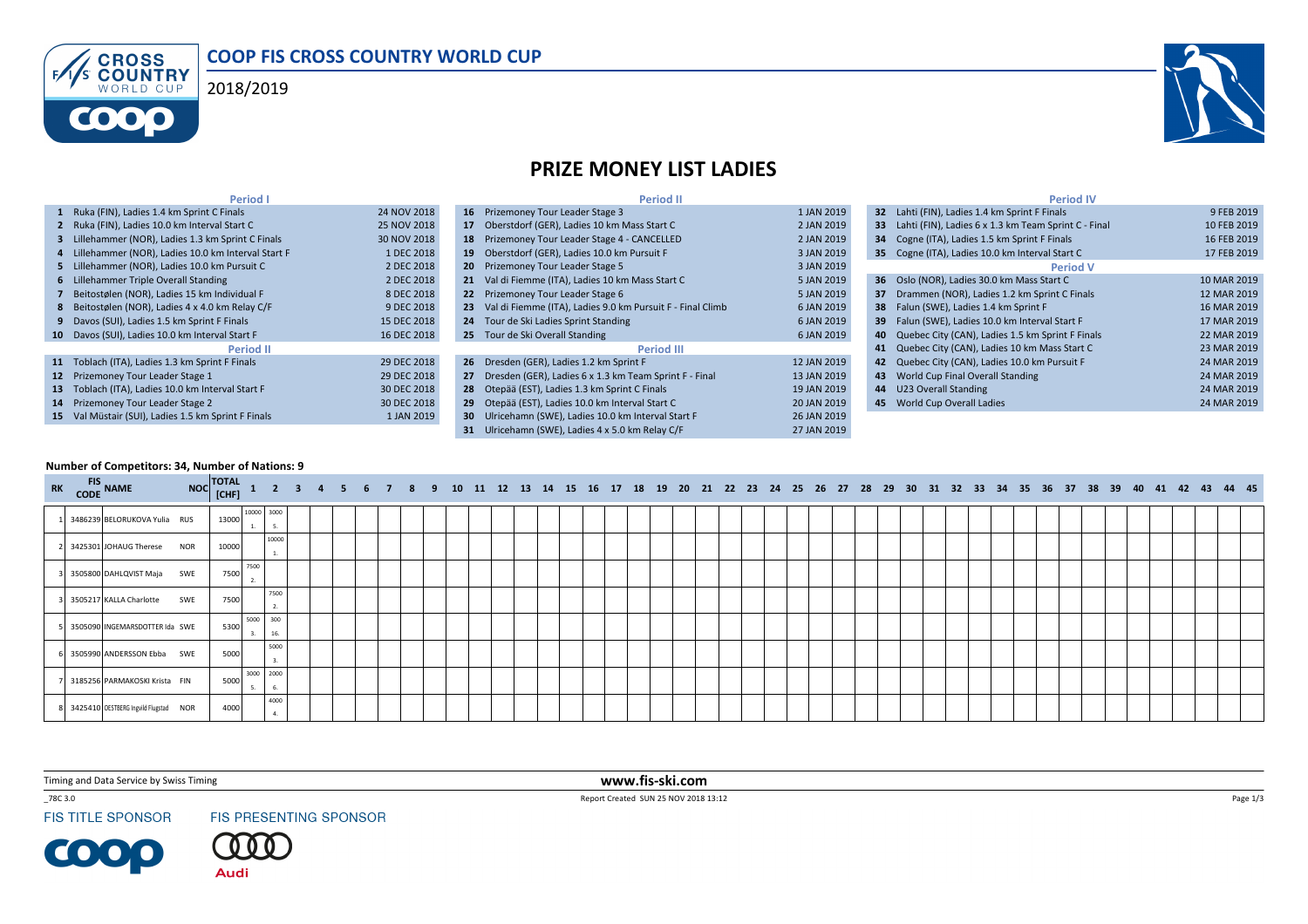COOP FIS CROSS COUNTRY WORLD CUP**ENS CROSS** 



**COOO** 



|  | RK FIS NAME                               |            |      |              |                 |  |  |  |  |  |  |  |  |  |  |  |  |  |  |  |  |  | NOC TOTAL 1 2 3 4 5 6 7 8 9 10 11 12 13 14 15 16 17 18 19 20 21 22 23 24 25 26 27 28 29 30 31 32 33 34 35 36 37 38 39 40 41 42 43 44 45 |  |  |
|--|-------------------------------------------|------------|------|--------------|-----------------|--|--|--|--|--|--|--|--|--|--|--|--|--|--|--|--|--|-----------------------------------------------------------------------------------------------------------------------------------------|--|--|
|  | 9 3425365 FALLA Maiken Caspersen NOR      |            | 4000 | 4000<br>4.   |                 |  |  |  |  |  |  |  |  |  |  |  |  |  |  |  |  |  |                                                                                                                                         |  |  |
|  | 10 3505754 NILSSON Stina                  | SWE        | 2800 | 6.           | 2000 800<br>11. |  |  |  |  |  |  |  |  |  |  |  |  |  |  |  |  |  |                                                                                                                                         |  |  |
|  | 11 3486010 NEPRYAEVA Natalia RUS          |            | 2500 | 9.           | 1000 1500<br>7. |  |  |  |  |  |  |  |  |  |  |  |  |  |  |  |  |  |                                                                                                                                         |  |  |
|  | 12 3535320 BJORNSEN Sadie USA             |            | 1900 | 800<br>$11.$ | 1100<br>8.      |  |  |  |  |  |  |  |  |  |  |  |  |  |  |  |  |  |                                                                                                                                         |  |  |
|  | 13 3295157 SCARDONI Lucia                 | <b>ITA</b> | 1500 | 1500<br>7.   |                 |  |  |  |  |  |  |  |  |  |  |  |  |  |  |  |  |  |                                                                                                                                         |  |  |
|  | 14 3506079 LUNDGREN Moa                   | SWE        | 1100 | 1100<br>8.   |                 |  |  |  |  |  |  |  |  |  |  |  |  |  |  |  |  |  |                                                                                                                                         |  |  |
|  | 15 3425183 JACOBSEN Astrid Uhrenholdt NOR |            | 1000 |              | 1000<br>9.      |  |  |  |  |  |  |  |  |  |  |  |  |  |  |  |  |  |                                                                                                                                         |  |  |
|  | 16 3425421 HAGA Ragnhild                  | <b>NOR</b> | 900  |              | 900<br>10.      |  |  |  |  |  |  |  |  |  |  |  |  |  |  |  |  |  |                                                                                                                                         |  |  |
|  | 17 3505828 DYVIK Anna                     | SWE        | 900  | 900<br>10.   |                 |  |  |  |  |  |  |  |  |  |  |  |  |  |  |  |  |  |                                                                                                                                         |  |  |
|  | 18 3055067 STADLOBER Teresa AUT           |            | 700  |              | 700<br>12.      |  |  |  |  |  |  |  |  |  |  |  |  |  |  |  |  |  |                                                                                                                                         |  |  |
|  | 19 3565005 VISNAR Katja                   | SLO        | 700  | 700<br>12.   |                 |  |  |  |  |  |  |  |  |  |  |  |  |  |  |  |  |  |                                                                                                                                         |  |  |
|  | 20 3425499 WENG Heidi                     | <b>NOR</b> | 600  |              | 600<br>13.      |  |  |  |  |  |  |  |  |  |  |  |  |  |  |  |  |  |                                                                                                                                         |  |  |
|  | 21 3485221 SHAPOVALOVA Evgenia RUS        |            | 600  | 600<br>13.   |                 |  |  |  |  |  |  |  |  |  |  |  |  |  |  |  |  |  |                                                                                                                                         |  |  |
|  | 22 3535410 DIGGINS Jessica                | <b>USA</b> | 500  |              | 500<br>14.      |  |  |  |  |  |  |  |  |  |  |  |  |  |  |  |  |  |                                                                                                                                         |  |  |
|  | 23 3295193 LAURENT Greta                  | ITA        | 500  | 500<br>14.   |                 |  |  |  |  |  |  |  |  |  |  |  |  |  |  |  |  |  |                                                                                                                                         |  |  |
|  | 24 3565062 LAMPIC Anamarija SLO           |            | 400  | 400<br>15.   |                 |  |  |  |  |  |  |  |  |  |  |  |  |  |  |  |  |  |                                                                                                                                         |  |  |
|  | 25 3486213 DURKINA Lidia                  | <b>RUS</b> | 400  |              | 400<br>15.      |  |  |  |  |  |  |  |  |  |  |  |  |  |  |  |  |  |                                                                                                                                         |  |  |
|  | 26 3535304 CALDWELL Sophie USA            |            | 300  | 300<br>16.   |                 |  |  |  |  |  |  |  |  |  |  |  |  |  |  |  |  |  |                                                                                                                                         |  |  |
|  | 27 3425381 SVENDSEN Anna                  | <b>NOR</b> | 250  | 250<br>17.   |                 |  |  |  |  |  |  |  |  |  |  |  |  |  |  |  |  |  |                                                                                                                                         |  |  |

Timing and Data Service by Swiss Timing

\_78C 3.0

**FIS TITLE SPONSOR** 

FIS PRESENTING SPONSOR

00 )

www.fis-ski.com

Page 2/3



**Audi** 

Report Created SUN 25 NOV 2018 13:12